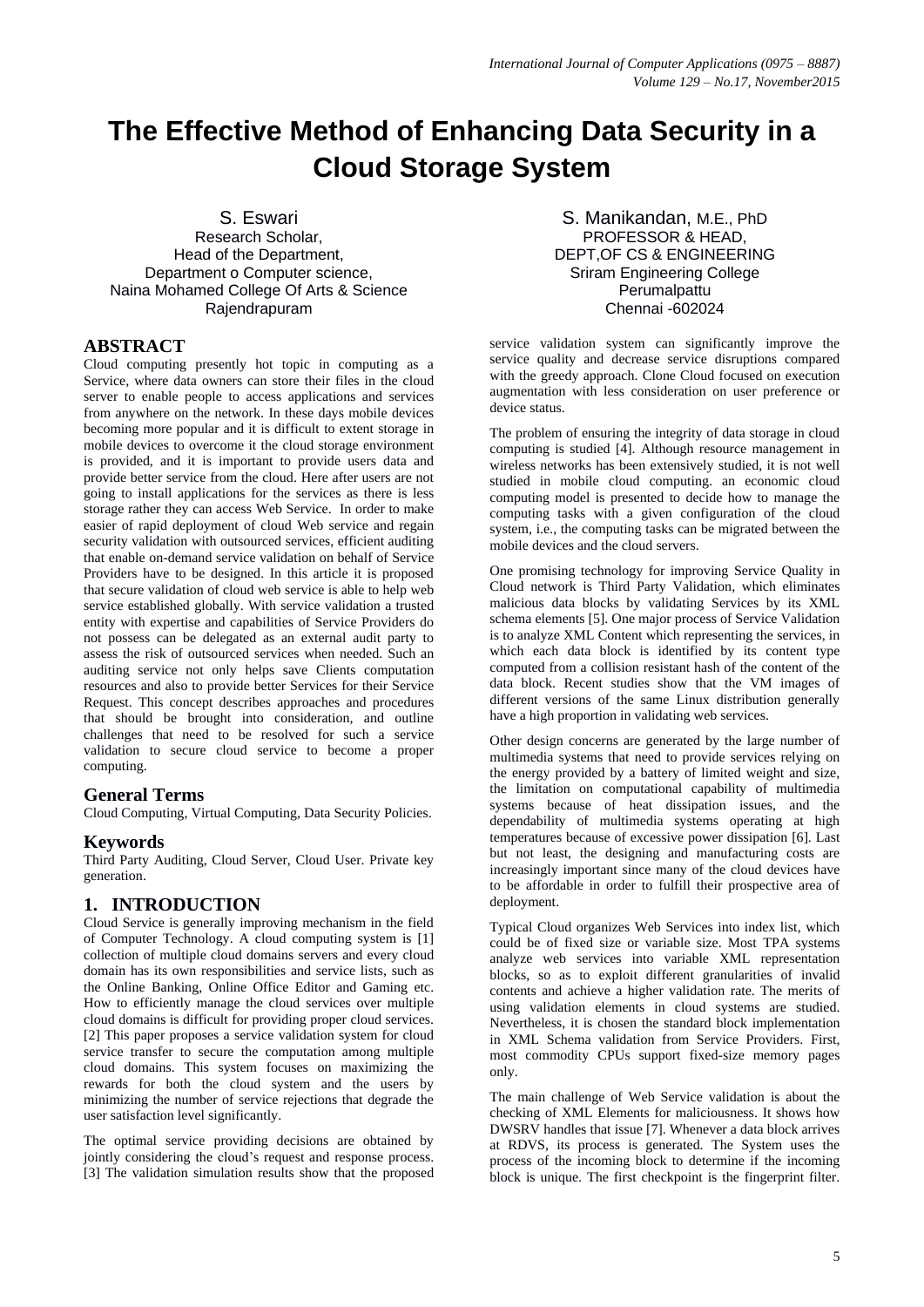The fingerprint filter is a memory-based filter that aims to determine if the incoming block can be validated. If the incoming block is new to the file system, then it processed based on the algorithm for validation. The design of the fingerprint filter will be detailed in later discussion. Recalling the element filter does not store any complete elements, so the next step is to access the corresponding fingerprint on disk, in order to confirm if the incoming block can actually be validated [8]. If the target xml element does not contain valid information of the web service, then it implies that the DWSRV gives a false-positive result and that the incoming Service is valid.

To solve the existing security issues in the distributed cloud storage currently most of the clouds are using the TPA (Third Party Auditing) tools to validate and verify the services but it is not sufficient to find the true and false users those who intended to damage the cause the byzantine attacks in the cloud, so by done the literature review the proposed theory of research should be a better security auditing policy that can be added into one of the layers of cloud architecture to give better protection for the distributed and increasing storage of clouds on demand.

### **2. RELATED WORK**

The type declaring of a Web Service into the documents is encouraged as data can be prototyped in various documents according to object requirements. XML Schema defines two elements and which are both valid data of the element and it is used when two schema elements have the same object and is used to join schema files from different objects. By doing so complex data types can be developed by combining existing files. The WSDL file says how and where to request a service by specifying network protocol and service completion location with the object elements. The WSDL file envelops the XML Schema using Service Elements.

Recent research on cloud computing has been focused on mobile devices of cloud computing, which enables running applications between resource-constrained devices and Internet-based clouds. Moreover, resource constrained mobile devices can outsource computation/communication/storage intensive operations to the mobile cloud.

Specialized hardware-based solutions for best service quality are expensive and may require changes on the applications. Software-based solutions for Service Quality are to provide virtualized execution environment (VM) for applications and fast recovery mechanisms when physical hosts become unavailable. A game theory-based resource allocation model to allocate cloud resources according to the users' requirements is not proposed well. The other mobile cloud computing solutions are limited and solely focused on the enhancement of the individual mobile device's capability. To the best of our knowledge, none of the previous works addressed how to construct a mobile cloud computing system reward model for resource allocation considering the whole rewards of both cloud systems and mobile users and how to select a cloud domain to allocate system resource through inter domain service transfers.

Elastic applications for mobile devices via cloud computing were studied in the earlier research and presented a framework that outsources the antivirus services from mobile devices to a cloud. Goyal and Carter proposed a secure cyber foraging mechanism for resource-constrained devices presented a mobile cloud computing model that allows the mobile device related operations residing either on mobile devices or dedicated VMs in the cloud.

### **3. PROPOSED DESIGN**

## **3.1 Client Service Request Metric**

The request response process is handled here the process begins when it receives the clients request and response it with the valid services. It should check related or matching Web Service present in the Cloud Server's service list. For example, the request for the file conversion is searched in the Web Service list and responded with proper service. When there is more than one similar service present in the list then the one with Best QOS is selected. As the new service is requested it is not searched over the cloud it can be imported from the neighbor Cloud. Monitoring the number of requests over a given time period can give you an idea of system read workload and usage patterns.

# **3.2 Dynamic Web Service Request Verification With Xml – Schema Elements And Meta Data Processing**

Service verification is widely used in Cloud systems to prevent malicious services. In this paper, it is suggest a UDDI verification approach using XML-Schema verification and WSDL verification technique. The existing Service verification struggles with large amount of verification and shows poor performance when handling Web Services files. The key idea of this work is to verify Web Service XML elements. It can be easily verified several Web Service files point by comparing service key value and business entity offset within file similarity information. It is considered these XML elements as a hint for verify and ranking of Services on the Cloud. Using this approach, we can significantly improve the performance of Validation of spamming and virus spreading through the Cloud service. In experiment result, the proposed dynamic Web Service request verification with XML-Schema elements results in significant performance improvement for validated Web Service in the Cloud processing capability and shows fast processing time comparable to the previous method.



**Fig 1 : shows the Block Diagram of Proposed Security Layer**

# **3.3 Service Provider Verification Based On Service History**

Web Service data has a direct impact on Cloud Security and performance. A proper choice of Web Service needs to list for those client of the network. Even though the Web Services are well validated for security it should perform well in the Cloud for clients. So, its service history also be verified before added to the service list of the Cloud. The Cloud will request similar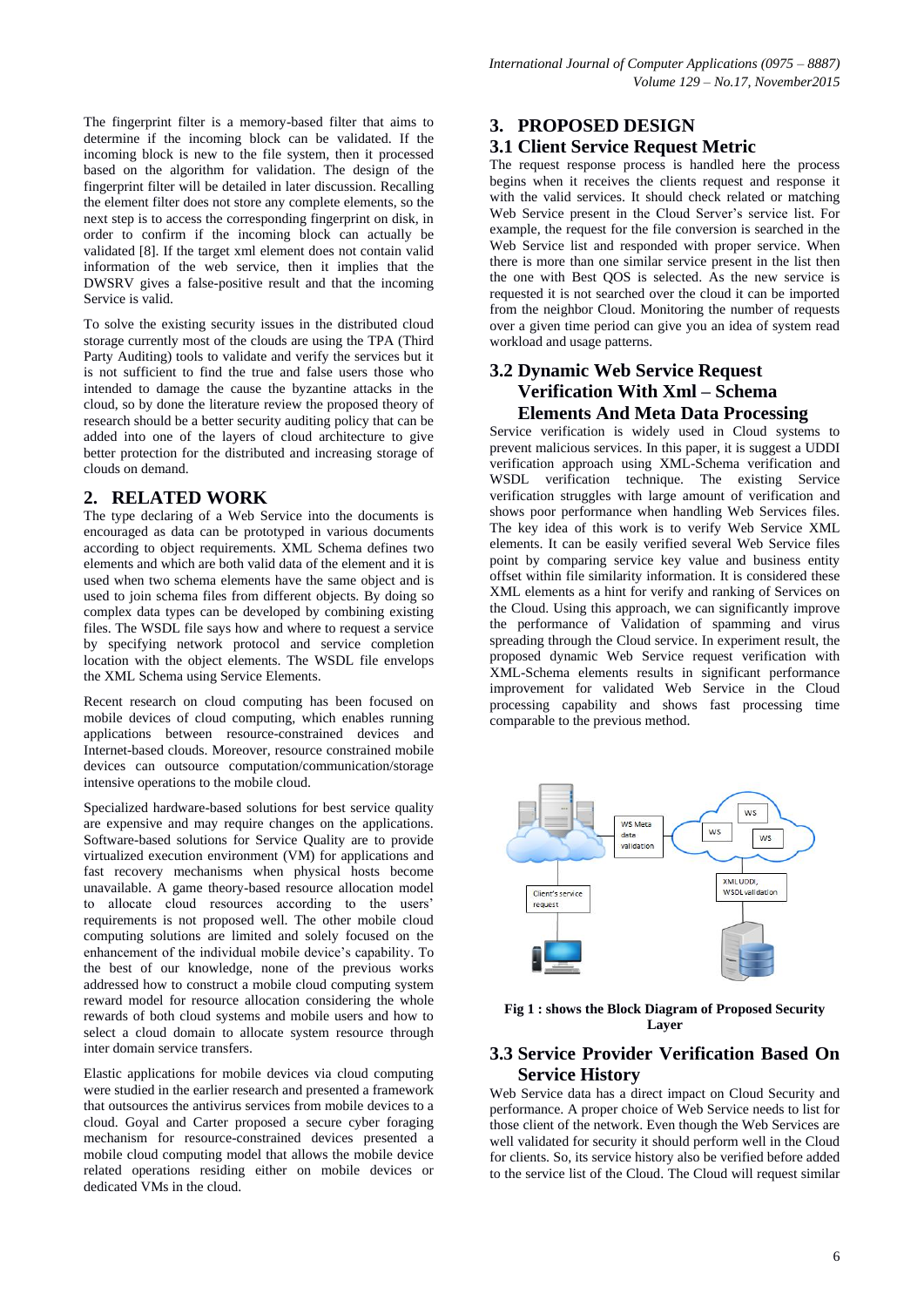Service to the neighbor Cloud. It may collect data and XML-Schema from the neighbor Cloud. It will be repeated for every new Service request for every neighbor Cloud. The XML-Schema related to UDDI, WSDL and SOAP services. And the Service History of that Web Service gets extracted from the report gathered from the XML data from Clouds. Based on the elements the Similar Services are ranked in an order. Finally the best ranked services get updated to the Web Service List.

# **3.4 Rank Based Search For Service Provider**

The Cloud server in Cloud Network is in charge of managing all Web Server Services. It exchanges a Web Services with every cloud server, in order to keep an up to date Service List. The Cloud server exchanges Service List with cloud peers in a round-robin fashion. The service list will be updated based on the rank gathered in from the neighbor servers. To speedup Service Ranking, whenever a server or client requested for the new service it will be forwarded to neighbor cloud. The Metadata is gathered as information. It is also verified that is it malicious free.

# **3.5 Algorithm: Dynamic Web Service Request Verification With Xml Schema Elements And Meta Data Processing**

*procedure SERVICE\_VALIDATION (serviceList)*

*boolean* serviceAccepted  $\leftarrow$  false;

*while(serviceList[]!=NULL):*  $s$ *ervice*  $\leftarrow$ *service\_in\_the\_serviceList serviceUDDI getServiceUDDI() serviceWSDL getWSDLfromUDDI() WSDL\_Elements*  $\leftarrow$ *extractWSDL\_Elements() for elements in WSDL\_Elements: serviceDefinition getDefinition()*  $dataType \leftarrow getDataType()$  $message \leftarrow getMessage()$  $oparation \leftarrow getOperation()$  $portType \leftarrow getPortType()$  $binding \leftarrow get Binding()$  $port \leftarrow getPort()$  $s$ *erviceType*  $\leftarrow$ *getServiceType() serviceLocation getServiceLocation()*  $UDDI\_Data \leftarrow getUDDI\_Data()$ *for data in UDDI\_Data: bussinesskey* 

*getBussinessKey()*  $s$ *ervicekey*  $\leftarrow$ *getServiceKey() tModelKey*  $\leftarrow$ *gettModelKey() SOAP\_Elements getSOAP\_Elements() for s\_element in SOAP\_Elements*  $envelope \leftarrow getEnvelope()$ *header*  $\leftarrow$  *getHeader*()  $body \leftarrow getData()$  $fault \leftarrow getFault()$ *if malicious(data) then serviceAccepted false endif if invalid(header) then serviceAccepted false endif if invalid(dataType) then serviceAccepted false endif if invalid(portType) then serviceAccepted false endif if unavailable(serviceLocation)then serviceAccepted false endif if invalid(bussinessKey) then*  $s$ *erviceAccepted*  $\leftarrow$  *false endif if invalid(serviceKey) then serviceAccepted false endif if invalid(tModelKey) then serviceAccepted false endif if valid(envelop) then serviceAccepted true endif if valid(header)then serviceAccepted true*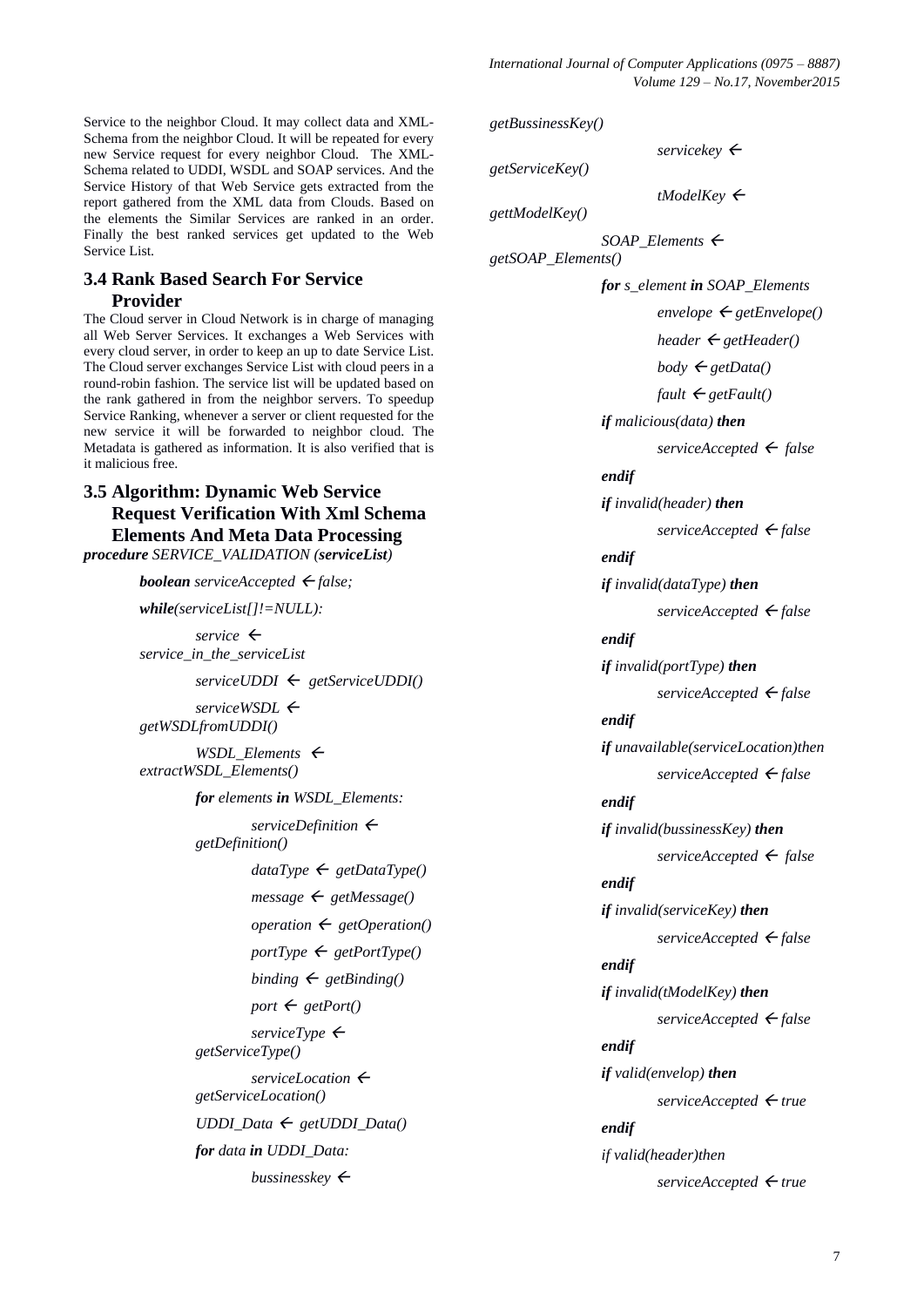### *endif*

*if valid(body) then*

*serviceAccepted true*

### *endif*

*if isPresent(fault) then*

*serviceAccepted false*

### *endif*

*return serviceAccepted*

#### *end procedure*



**Fig 2 : shows the process flow of Proposed Algorithm**

The above algorithm performs the process of web service validation. It reads the list of web services and gets its specific data elements likely UDDI, WSDL, SOAP and its XMLschemas. Then parameters like service id, service definition, message, port type, port, envelope etc. All the elements from the web services get validated and verified using the Neighbor Service Provider (NSP). Then the Verified service are in the listed get added to the Service Provider's service list.

This process is get continued for all the web services which request to register their service in the cloud will be asked for registering their UDDI. UDDI is responsible for the describing, publishing and finding web services over the cloud network. It contains the business key, service key and tModel key to identify the service and its location on the cloud. Actually it is written in WSDL Web Service Description Language. WSDL is the standard format for describing the Web Services. It is used along with SOAP and XML Schema. Its main aim is to describe the process and availability of Web Service over the cloud.

These three element has the desired element which and XML schema used to represent the Web Service and used to register its component in the Cloud. The aim is to analyze and validate these elements to validate the Web Services. This is the thing the above algorithm does.

### **4. RESULT AND DISCUSSION**

It is measured the Web Service Verification performance of different Environment using Dynamic Web Service Request *International Journal of Computer Applications (0975 – 8887) Volume 129 – No.17, November2015*

Verification with XML – Schema Elements and Meta Data Processing. To test the verification process the example service is created and it is tested to upload and register to the sample Cloud. And the real Cloud Service data is taken in order to validate based on our algorithm. It is keenly giving better performance with the Cloud and the Service Providers and their Services gets ranked properly. Previous System feels struggle and missed its validation quality if the new services are requested by the Clients. As our proposed method of validating Web Service ranking the service based on getting information gathered from the neighbor Cloud it is easy to satisfy Clients new Service request by gathering service based on the rank and validity. Some access problems are detected when the Cloud communicating the Web Service of neighbor Cloud but it is solved using Service Switching process.

It is proposed DWSRV, a proficient Web Service validation file-system that is designed for Cloud Service in an opensource cloud with commodity configurations. DWSRV respects the Cloud design layout and allows general I/O operations such as read, write, modify, and delete, while enabling Service Validation. To support QOS, DWSRV exploits spatial locality to reduce the Service access overhead for looking up XML Elements that are stored on disk. It also supports journaling for Service Identification and Ranking.



**Graph 1 : shows the measuring parameter levels**

DWSRV is implemented as a Service Validation module that can be deployed without the need of modifying the Cloud source. It could be integrate DWSRV into a cloud platform and evaluate the deployment.

### **5. CONCLUSION**

This proposed technique improves Service quality of the Cloud network Web Services, while its performance Validation for overall Service Provider (SR) services. The work demonstrates the feasibility of deploying Validation into Cloud Service in an open-source cloud. In this work, we mainly focus on Validating Service Element and Quality on multi cloud platform. Since a cloud platform is typically a distributed system, we plan to extend DWSRV in a distributed setting.

### **6. FUTURE ENHANCEMENT**

In future, the challenging issue is to balance the trade-off between storage efficiency and fault tolerance. On one hand, Service Validation reduces the complexity by removing irrelevant and malicious Web Services, on the other hand, it sacrifices fault tolerance with the elimination of redundancy.

#### **7. REFERENCES**

- [1] Collaborative Network Security in Multi-Tenant Data Center for Cloud Computing,Zhen Chen, Wenyu Dong, Hang Li, Peng Zhang, Xinming Chen, and Junwei Cao. 2014.
- [2] Enabling Public Auditability and Data Dynamics for